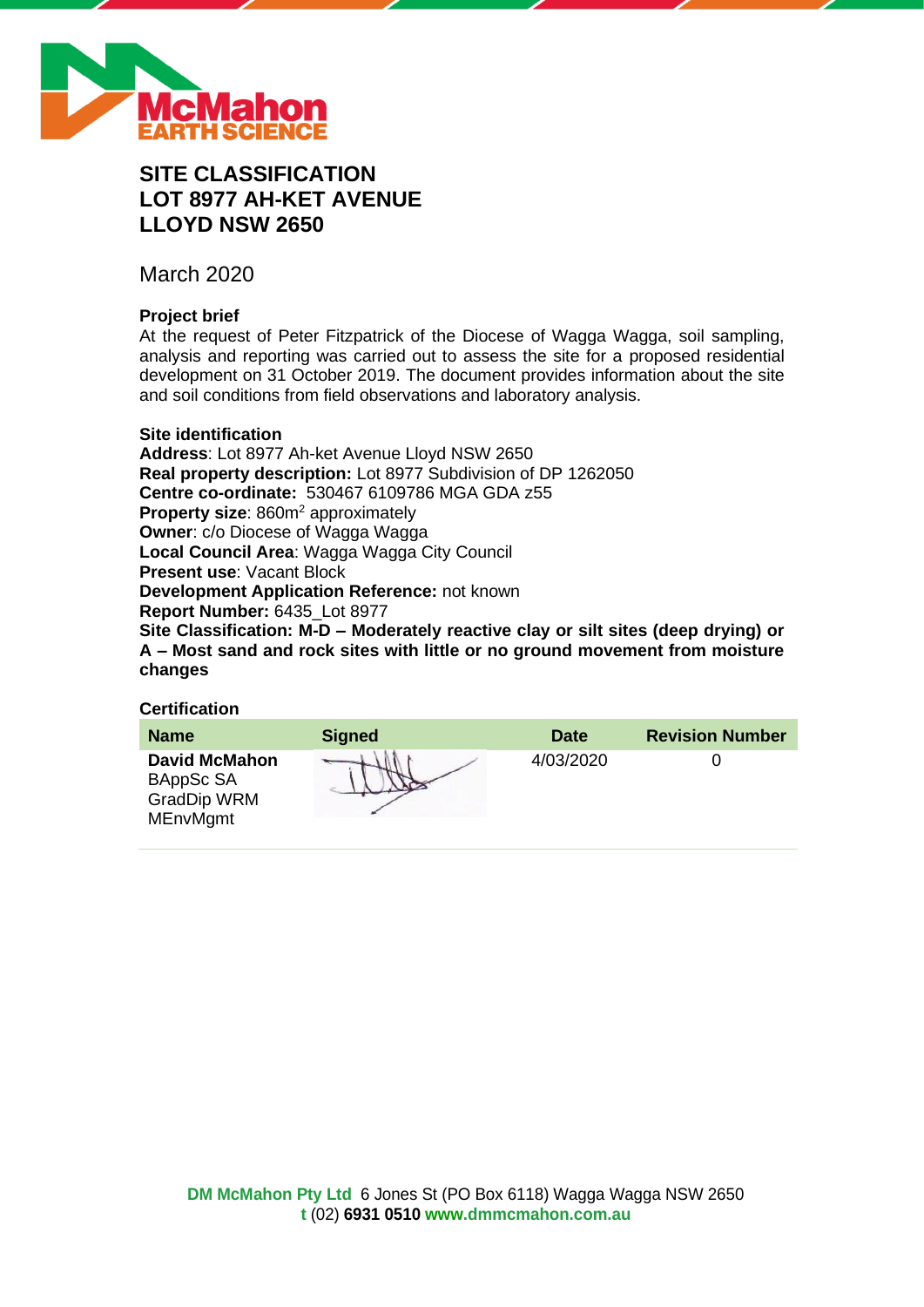# **Physical characteristics of the site**

A desktop review and investigation of the topography, hydrology, soil, lithology, geology and hydrogeology of the site has been undertaken and are as follows:

# **Topography**

The Lake Albert 1:25,000 Topographic Map (Sheet 8327-1S) indicates that the site is located at an elevation of approximately 255m AHD. The site landform is classed as a simple slope and the slope class is gently inclined.

# **Vegetation**

The site is devoid of vegetation.

# **Hydrology**

The nearest named waterway is Stringybark Creek located 3414m to the south east of the site. Due to the relative incline of the site, rainfall is likely to both run off and infiltrate into the relatively permeable topsoil.

# **Weather**

The average rainfall for Wagga Wagga is approximately 526.8mm per annum, with the wettest months being October, June and July. Annual mean evaporation for the region is 1715.5mm with mean daily evaporation ranges from 1.2mm in July to 9.2mm in January. Wagga Wagga is characterised by cold wet winters and hot dry summers with mean maximum temperatures ranging from 12.9°C in July to 31.9 °C in January and mean minimum temperatures ranging from 1.3ºC in July to 15.9ºC in February. Rainfall, temperature and evaporation data from Wagga Wagga Agricultural Institute 73127 (www.bom.gov.au).

# **Soil & Landform**

The site lies within the mapping unit ld from the Soil Landscapes of the Wagga Wagga 1:100 000 Sheet (DLWC, 1997). The map unit ld is described as:

# *ld – Lloyd (Erosional Landscapes)*

*Landscape*: rolling low hills on Ordovician metasedimentary rocks. Local relief 30–90 m; slopes 10–20%. Broad crests and ridges; long waning mid to lower slopes; broad drainage depressions. Variable rock outcrop 0–50%. Extensively to completely cleared mid to high open-forest.

*Soils*: shallow (<0.5 m), moderately well-drained Paralithic Leptic Rudosols (Lithosols) on some crests, ridges and upper slopes; deep (1.0–1.5 m), imperfectly drained Red Kurosols (Red Podzolic Soils) on other crests and upper slopes; moderately deep (0.5– 1.0m), moderately well-drained Red Chromosols and Kurosols (Red Podzolic Soils) on mid to lower slopes; and moderately deep (0.5–1.0 m), imperfectly drained Brown Kurosols (Yellow Podzolic Soils) in drainage lines.

*Limitations*: high erosion hazard; steep slopes (localised); localised rock outcrop; localised poor drainage; localised waterlogging; foundation hazard (localised); mass movement; shallow, stony and strongly acid soils (on ridges and upper slopes); localised aluminium toxicity; localised salinity.

### **Lithology and Geology**

Undivided Ordovician metasedimentary rocks—thinly interbedded siltstones, shales and phyllites, with minorschists and minor quartzites. Lithology is highly variable

over a short distance. Relatively thick (1 m to several metres) colluvial and slopewash clayey sediments occur on lower slopes and in drainage depressions. There is generally no rock outcrop, but occasionally <50% (at sites usually underlain by sandstone).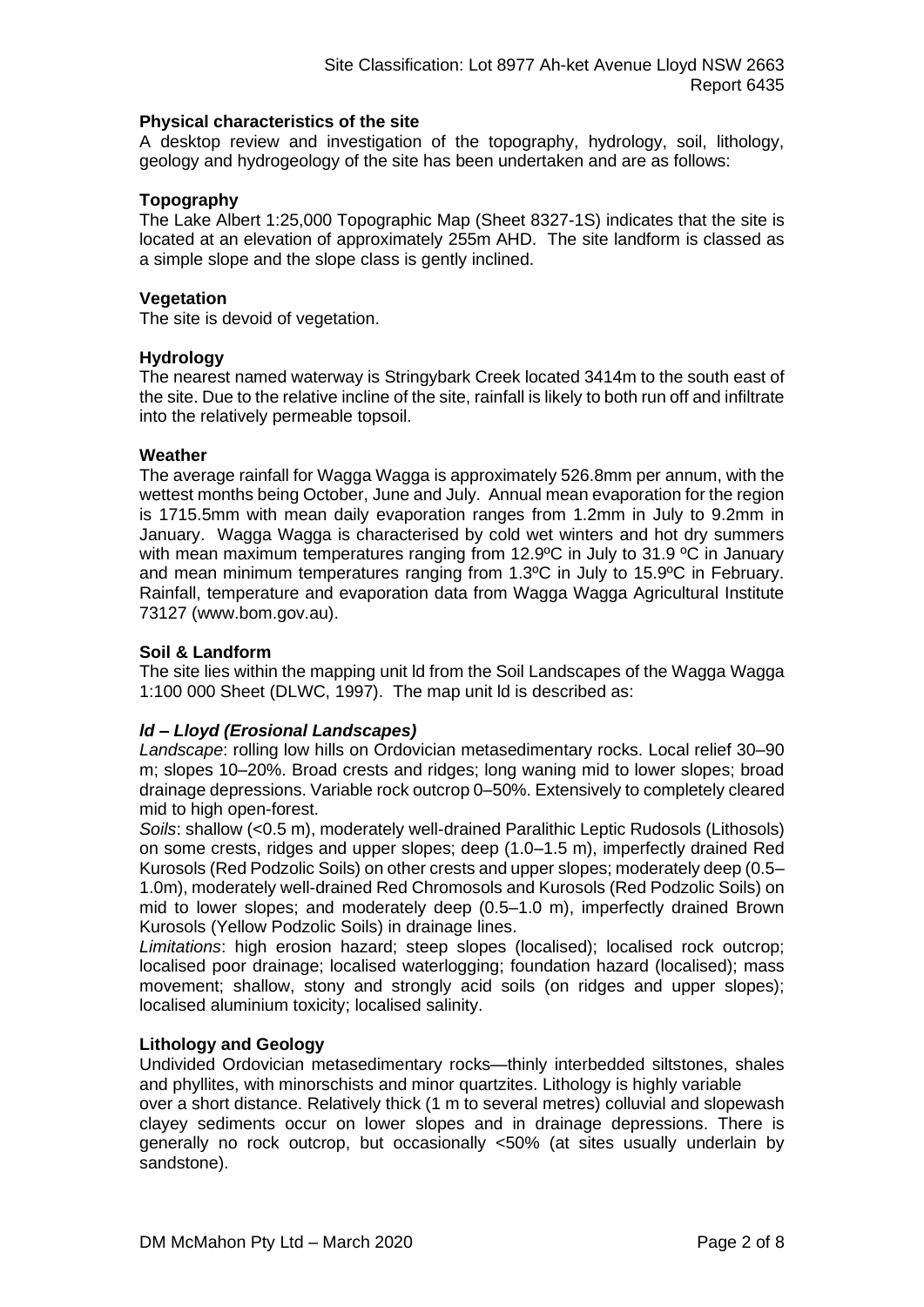# **Hydrogeology**

From the Geoscience Australia hydrogeology dataset, the groundwater beneath the site is described as porous, extensive highly productive aquifers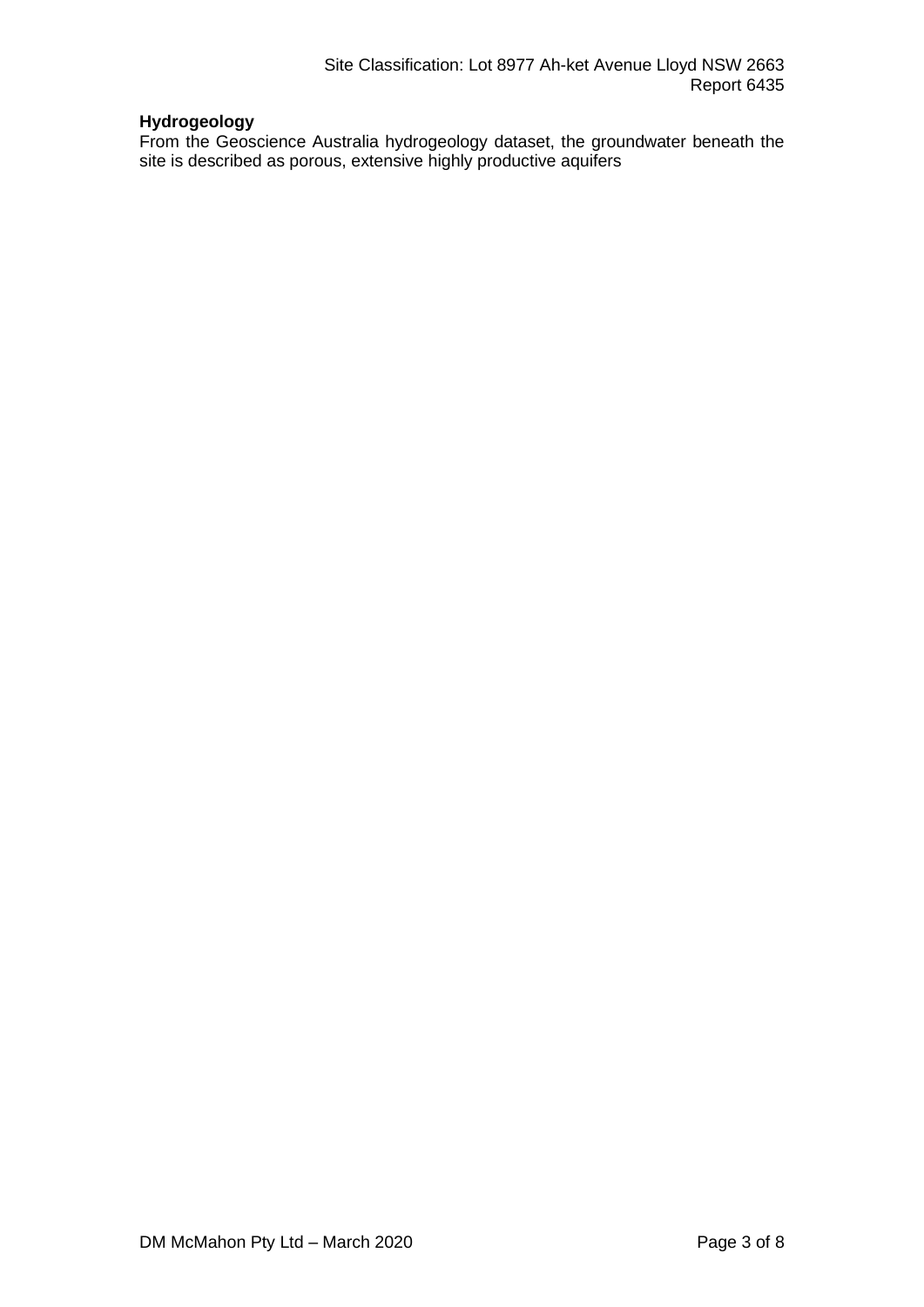# **Site Condition**

Through site investigation, field observations, in situ tests and laboratory analysis the following site geotechnical model has been developed. Details of the general conditions encountered with a field description of the soil, engineering properties and the location of the boreholes can be seen as follows, Table 1, Figure 1.

#### **Table 1:** *Site geotechnical model with field description and observations*

| <b>Soil</b><br><b>Origin</b> | <b>Depth</b><br>(m) | <b>Class</b><br><b>(AS17</b><br>26<br>$-2017)$ | Soil Name /<br><b>Description</b>       | Grain<br><b>Size</b> | <b>Primary</b><br><b>Colour</b> | <b>Mottle</b><br><b>Colour</b> | Mois-<br>ture | Plas-<br>ticity | <b>Consis-</b><br>tency | <b>Observations</b><br>and/or comments | <b>Engineering</b><br><b>Properties</b> |
|------------------------------|---------------------|------------------------------------------------|-----------------------------------------|----------------------|---------------------------------|--------------------------------|---------------|-----------------|-------------------------|----------------------------------------|-----------------------------------------|
| <b>Borehole 1</b>            |                     |                                                |                                         |                      |                                 |                                |               |                 |                         |                                        |                                         |
| <b>FILL</b>                  | $0.0 - 0.5$         | <b>CL</b>                                      | <b>Silty CLAY</b>                       | Fine                 | Reddish<br>Yellow               | -                              | D             | Low             | <b>Stiff</b>            | -                                      | Ys<br>Expansivity<br>20-40mm            |
|                              | 0.5                 |                                                | Bedrock -<br>Ordovician<br>Metasediment | $\blacksquare$       | $\,$                            | Nil                            | -             |                 |                         | Refusal at 0.5m on<br>OM.              |                                         |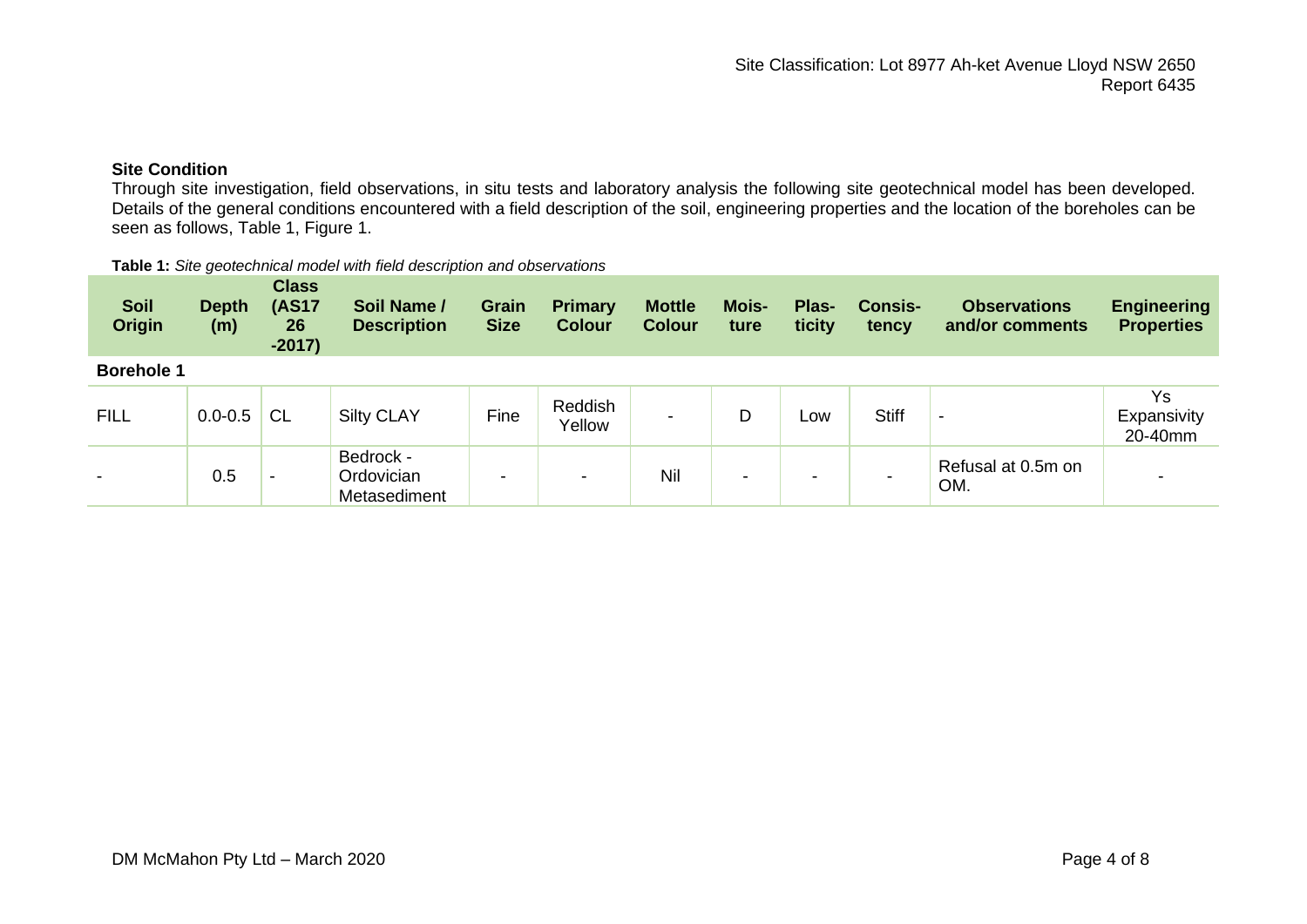

**Figure 1:** *Annotated site plan overlain on aerial photograph depicting borehole locations*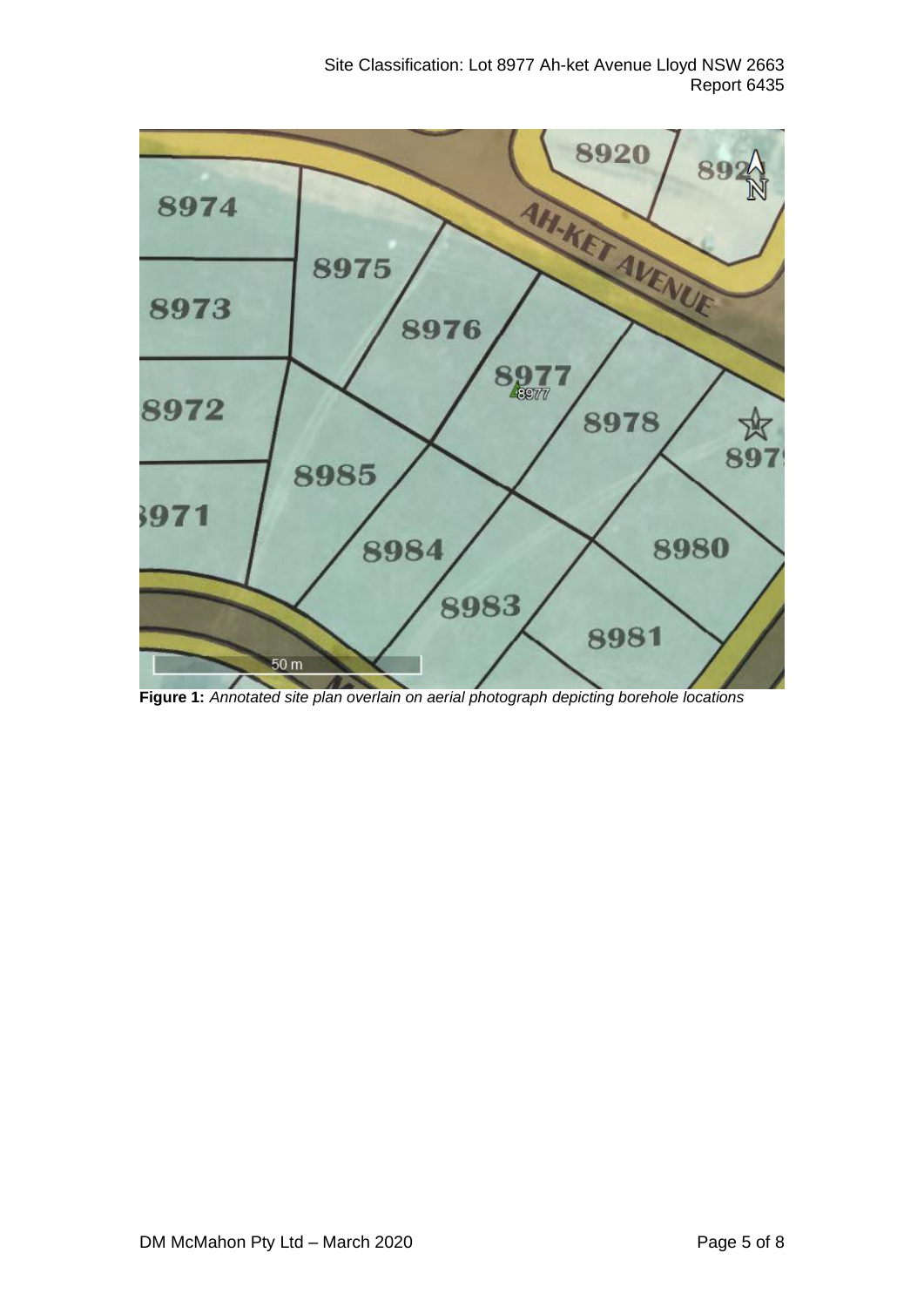# **Site Classification**

Based on the field assessment and laboratory data and assumptions therein the site is classified as **M-D – Moderately reactive clay or silt sites (deep drying), which may experience moderate ground movement from moisture changes if founded above 0.7m into FILL materials or extremely weathered Sandy SILT material. A classification of A – Most sand and rock sites with little or no ground movement from moisture changes may be adopted if founding into the underlying ordovician metasedimentary bedrock** by reference to AS2870:2011.

# **Assumptions**

Site investigation and classification was carried out by reference to AS2870:2011.

The proposed building is a single storey residential development.

This classification is based on the footings being founded into the soil or rock strata as specified above. If the footings are not into the specified material the site classification will need to be reassessed.

FILL materials where identified on this report are considered as 'controlled fill' in accordance with AS3798 and can be considered suitable for use as foundation/subgrade. Fill certification report ID 'FC19-49'.

Footings may be founded partly on fill and partly on natural material depending on founding depths. As such, footing design may require careful consideration by the structural engineer to minimise potential differential settlement.

An allowable bearing pressure of up to 50kPa and 100kPa for raft slab beams and strip footings respectively may be adopted.

If more than 0.4m of uncontrolled fill is present or placed, or if depth of excavation within the building area extends more than 0.5m below the existing surface, the above classification will need to be reassessed.

Any earthworks on site will be carried out by reference to AS3798: 2007.

If any unconsolidated or saturated soils are encountered during excavation, or conditions that are not alike the above description, the site supervisor should be informed, the work stopped and this office be contacted immediately for further evaluation.

Where trees and large shrubs are removed from the site all roots are to be removed and voids replaced with compacted fill by reference to AS3798:2007.

The soils investigated are all natural ground and no free groundwater was encountered at the time of the investigation.

Site drainage and vegetation limitations are adhered to as per the CSIRO Foundation Management and Footing Performance: A Homeowner's guide, BTF-2011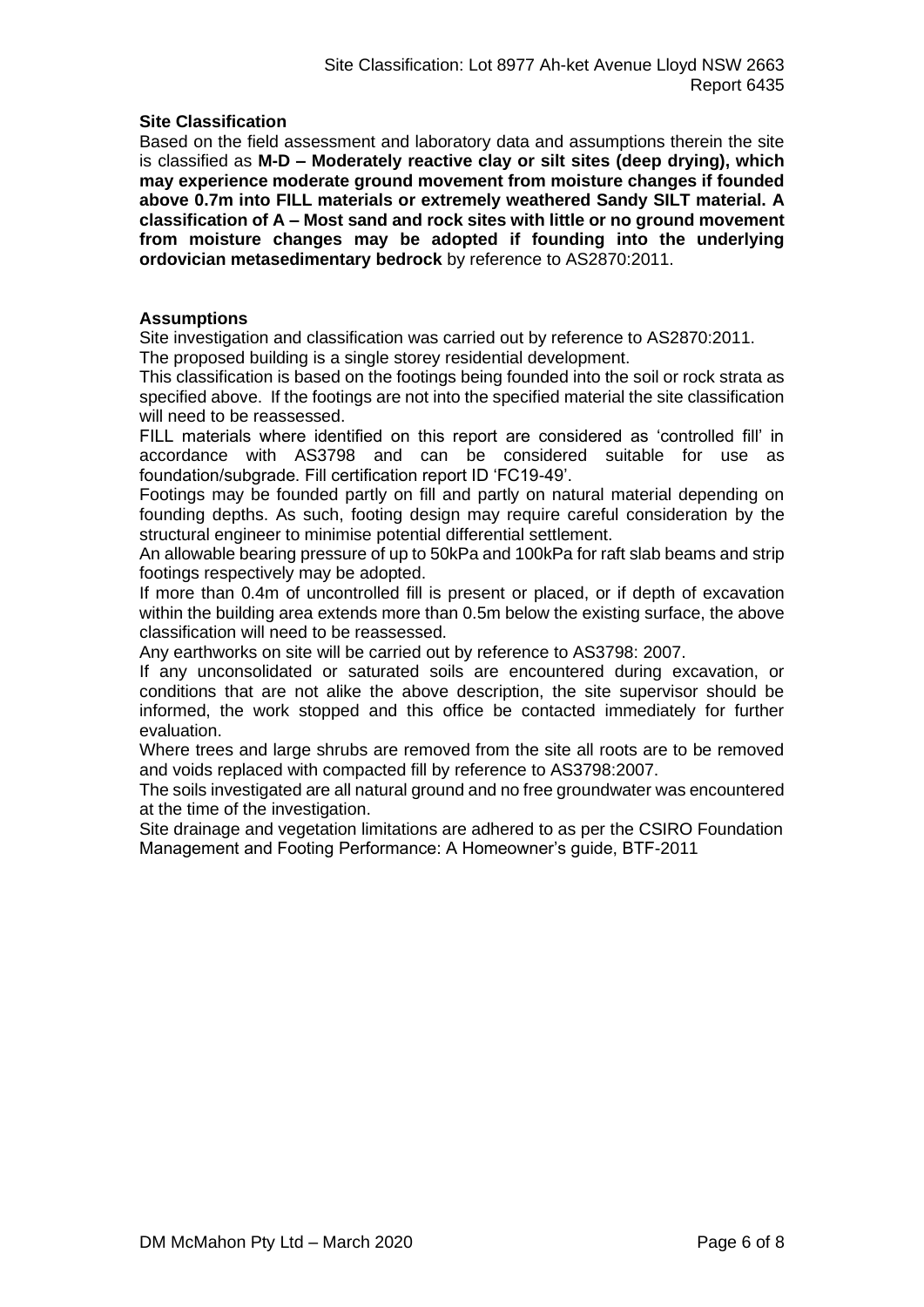# Site Classification: Lot 8977 Ah-ket Avenue Lloyd NSW 2663 Report 6435

| <b>Log Column</b>  |                      | <b>Symbol</b>                                                                                                                                                                                                              | <b>Definition</b>                                                                                                                                                                                                                                                                                                                                                                                                          |  |  |
|--------------------|----------------------|----------------------------------------------------------------------------------------------------------------------------------------------------------------------------------------------------------------------------|----------------------------------------------------------------------------------------------------------------------------------------------------------------------------------------------------------------------------------------------------------------------------------------------------------------------------------------------------------------------------------------------------------------------------|--|--|
| Soil Origin        |                      | <b>TOPSOIL</b>                                                                                                                                                                                                             | Mantle of surface and/or near-surface soil often but not always defined by high levels of organic<br>material, both dead and living. Remnant topsoils are topsoils that subsequently been buried by<br>other transported soils. Roots of trees may extend significantly into otherwise unaltered soil and<br>the presence of roots is not a sufficient reason for describing a material as topsoil.                        |  |  |
|                    |                      | <b>FILL</b>                                                                                                                                                                                                                | Any material which has been placed by anthropogenic processes                                                                                                                                                                                                                                                                                                                                                              |  |  |
|                    |                      | Alluvial                                                                                                                                                                                                                   | Deposited by streams and rivers                                                                                                                                                                                                                                                                                                                                                                                            |  |  |
|                    |                      | Colluvial                                                                                                                                                                                                                  | Soil and rock debris transported down slope by gravity, with or without the assistance of flowing<br>water and generally deposited in gullies or at the base of slopes. Colluvium is often used to<br>refer to thicker deposits such as those formed from landslides, whereas the term 'slopewash'<br>may be used for thinner and more widespread deposits that accumulate gradually over longer<br>geological timeframes. |  |  |
|                    |                      | Extremely<br>Formed directly from in situ weathering of geological formations. Although this material is of soil<br>weathered<br>strength, it retains the structure and/or fabric of the parent rock material.<br>material |                                                                                                                                                                                                                                                                                                                                                                                                                            |  |  |
|                    |                      | Residual                                                                                                                                                                                                                   | Formed directly from in situ weathering of geological formations. These soils no longer retain<br>any visible structure or fabric of the parent soil or rock material                                                                                                                                                                                                                                                      |  |  |
| Class              |                      | GW                                                                                                                                                                                                                         | Gravel and gravel-sand mixtures, little to no fines                                                                                                                                                                                                                                                                                                                                                                        |  |  |
| (AS1726-<br>2017)  |                      | GP                                                                                                                                                                                                                         | Gravel and gravel-sand mixtures, little to no fines, uniform gravels                                                                                                                                                                                                                                                                                                                                                       |  |  |
|                    |                      | GМ                                                                                                                                                                                                                         | Gravel-silt mixtures and gravel-sand-silt mixtures                                                                                                                                                                                                                                                                                                                                                                         |  |  |
|                    |                      | GC<br>Gravel-clay mixtures and gravel-sand-clay mixtures                                                                                                                                                                   |                                                                                                                                                                                                                                                                                                                                                                                                                            |  |  |
|                    |                      | SW                                                                                                                                                                                                                         | Sand and gravel-sand mixtures, little to no fines                                                                                                                                                                                                                                                                                                                                                                          |  |  |
|                    | Coarse grained soils | <b>SP</b>                                                                                                                                                                                                                  | Sand and gravel-sand mixtures, little to no fines                                                                                                                                                                                                                                                                                                                                                                          |  |  |
|                    |                      | <b>SM</b>                                                                                                                                                                                                                  | Sand-silt mixtures                                                                                                                                                                                                                                                                                                                                                                                                         |  |  |
|                    |                      | SC                                                                                                                                                                                                                         | Sand-clay mixtures                                                                                                                                                                                                                                                                                                                                                                                                         |  |  |
|                    |                      | ML                                                                                                                                                                                                                         | Inorganic silt and very fine sand, rock flour, silty or clayey fine sand or silt with low plasticity                                                                                                                                                                                                                                                                                                                       |  |  |
|                    |                      | CL, CI                                                                                                                                                                                                                     | Inorganic clays of low to medium plasticity, gravelly clay, sandy clay                                                                                                                                                                                                                                                                                                                                                     |  |  |
|                    |                      | OL                                                                                                                                                                                                                         | Organic silt                                                                                                                                                                                                                                                                                                                                                                                                               |  |  |
|                    | grained soils        | MН                                                                                                                                                                                                                         | Inorganic silt                                                                                                                                                                                                                                                                                                                                                                                                             |  |  |
|                    |                      | CН                                                                                                                                                                                                                         | Inorganic clays of high plasticity                                                                                                                                                                                                                                                                                                                                                                                         |  |  |
|                    | Fine                 | OH                                                                                                                                                                                                                         | Organic clay of medium to high plasticity, organic silt                                                                                                                                                                                                                                                                                                                                                                    |  |  |
|                    |                      | Pt                                                                                                                                                                                                                         | Peat, highly organic soil                                                                                                                                                                                                                                                                                                                                                                                                  |  |  |
| Soil Name/         |                      | SAND                                                                                                                                                                                                                       | Coarse grained soil                                                                                                                                                                                                                                                                                                                                                                                                        |  |  |
| <b>Description</b> |                      | <b>SILT</b>                                                                                                                                                                                                                | Fine grained soil – low dry strength, low wet toughness and dilatancy                                                                                                                                                                                                                                                                                                                                                      |  |  |
|                    |                      | <b>CLAY</b>                                                                                                                                                                                                                | Fine grained soil - high dry strength, high wet toughness and plasticity                                                                                                                                                                                                                                                                                                                                                   |  |  |
| <b>Grain Size</b>  |                      | Coarse                                                                                                                                                                                                                     | >2mm                                                                                                                                                                                                                                                                                                                                                                                                                       |  |  |
|                    |                      | Medium                                                                                                                                                                                                                     | $0.06 - 2mm$                                                                                                                                                                                                                                                                                                                                                                                                               |  |  |
|                    |                      | Fine                                                                                                                                                                                                                       | <0.06mm                                                                                                                                                                                                                                                                                                                                                                                                                    |  |  |
| Moisture           |                      | D<br>Т                                                                                                                                                                                                                     | Dry                                                                                                                                                                                                                                                                                                                                                                                                                        |  |  |
|                    |                      | М                                                                                                                                                                                                                          | <b>Moderately Moist</b><br>Moist                                                                                                                                                                                                                                                                                                                                                                                           |  |  |
|                    |                      | W                                                                                                                                                                                                                          | Wet                                                                                                                                                                                                                                                                                                                                                                                                                        |  |  |
| <b>Plasticity</b>  |                      | Non-plastic                                                                                                                                                                                                                | Not applicable                                                                                                                                                                                                                                                                                                                                                                                                             |  |  |
|                    |                      | Low                                                                                                                                                                                                                        | Only slight pressure is required to roll the thread of soil near the plastic limit. The thread and<br>lump are weak and soft. The dry specimen crumbles into powder with some finger pressure.                                                                                                                                                                                                                             |  |  |
|                    |                      | Medium                                                                                                                                                                                                                     | Medium pressure is required to roll the thread of soil to near the plastic limit. The thread and<br>lump have medium stiffness. The dry specimen breaks into pieces or crumbles with<br>considerable finger pressure.                                                                                                                                                                                                      |  |  |
|                    |                      | High                                                                                                                                                                                                                       | Considerable pressure is required to roll the thread to near the plastic limit. The thread and the<br>lump have very high stiffness. The dry specimen cannot be broken with finger pressure.<br>Specimen will break into pieces between thumb and a hard surface.                                                                                                                                                          |  |  |
| Consistency        |                      | Very Soft (VS)                                                                                                                                                                                                             | Exudes between fingers when squeezed in hand                                                                                                                                                                                                                                                                                                                                                                               |  |  |
|                    |                      | Soft (S)                                                                                                                                                                                                                   | Can be moulded by light finger pressure                                                                                                                                                                                                                                                                                                                                                                                    |  |  |
|                    |                      | Firm (F)                                                                                                                                                                                                                   | Can be moulded by strong finger pressure                                                                                                                                                                                                                                                                                                                                                                                   |  |  |
|                    |                      | Stiff (St)                                                                                                                                                                                                                 | Cannot be moulded by fingers                                                                                                                                                                                                                                                                                                                                                                                               |  |  |
|                    |                      | Very Stiff (VSt)                                                                                                                                                                                                           | Can be indented by thumb nail                                                                                                                                                                                                                                                                                                                                                                                              |  |  |
|                    |                      | Hard (H)                                                                                                                                                                                                                   | Can be indented by thumb nail with difficulty                                                                                                                                                                                                                                                                                                                                                                              |  |  |
|                    |                      | Friable (Fr)                                                                                                                                                                                                               | Can be easily crumbled or broken into small pieces by hand                                                                                                                                                                                                                                                                                                                                                                 |  |  |

# **Notes Relating to Results**